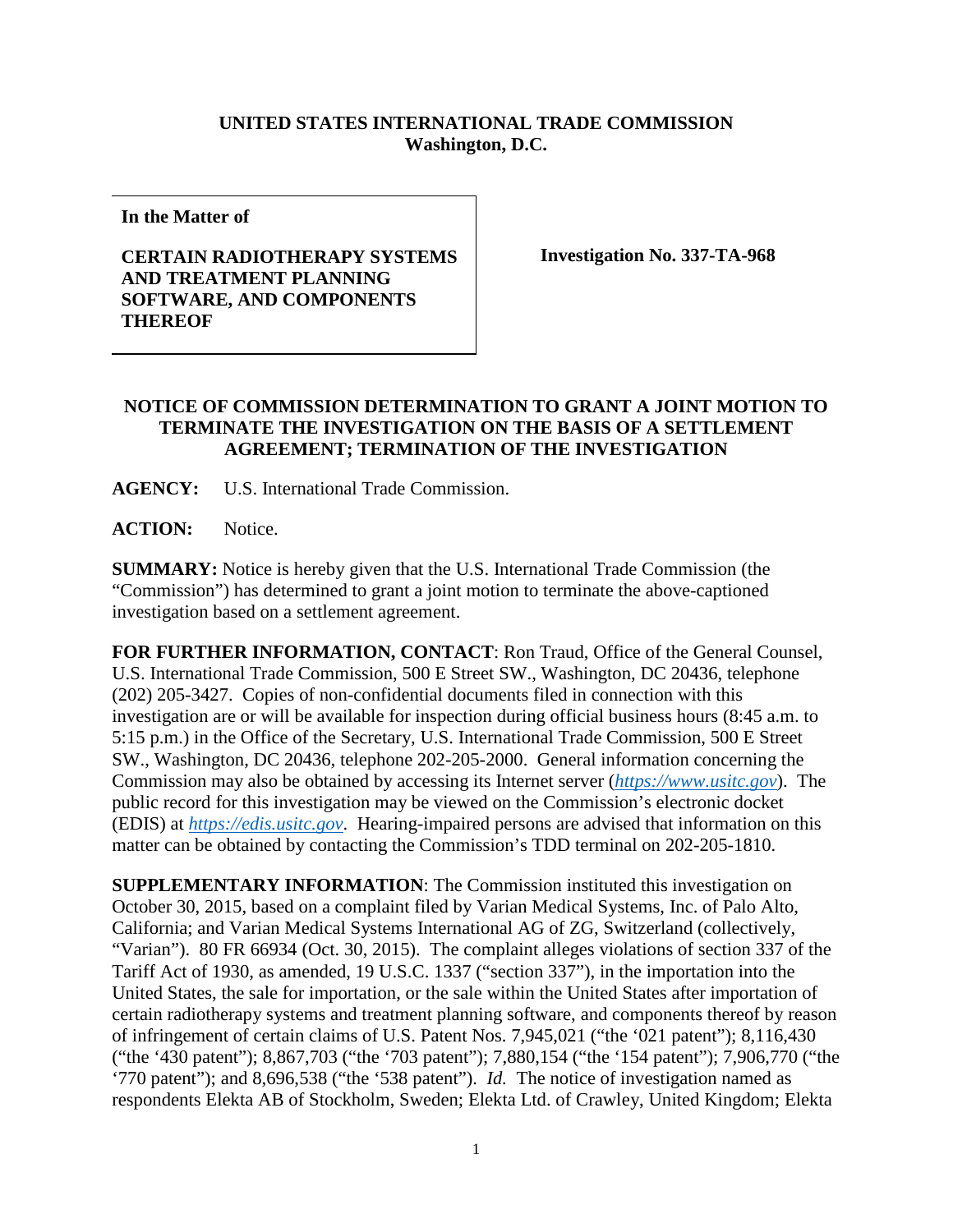GmbH of Hamburg, Germany; Elekta Inc. of Atlanta, Georgia; IMPAC Medical Systems, Inc. of Sunnyvale, California; Elekta Instrument (Shanghai) Limited of Shanghai, China; and Elekta Beijing Medical Systems Co. Ltd. of Beijing, China (collectively, "Elekta"). The Office of Unfair Import Investigations ("OUII") also was named as a party to the investigation. *Id.*

Prior to the evidentiary hearing, Varian withdrew its allegations as to certain patent claims and also added additional claims. *See* Notice of Commission Determination Not to Review an Initial Determination Granting a Motion to Amend the Complaint and Notice of Investigation (Apr. 4, 2016). Varian proceeded at the evidentiary hearing on the following patents and claims: claims 1, 4, 9, and 15 of the '021 patent; claims 6 and 18 of the '430 patent; claim 1 of the '703 patent; claims 23 and 26 of the '154 patent; claims 61, 67, and 68 of the '770 patent; and claims 26 and 41 of the '538 patent.

On October 27, 2016, the administrative law judge (the "ALJ") issued his final initial determination (the "Final ID"), which found a violation of section 337 by Elekta as to claims 23 and 26 of the '154 patent; claims 26 and 41 of the '538 patent; and claim 67 of the '770 patent. The Final ID found no violation of section 337 in connection with claim 61 of the '770 patent; claims 1, 4, 9, and 15 of the '021 patent; claims 6 and 18 of the '430 patent; and claim 1 of the '703 patent. *See* Final ID at 462-63. The parties each petitioned for review of the Final ID. On January 13, 2017, the Commission determined to review the Final ID's conclusion that the claims asserted for infringement and/or domestic industry of the '154 patent, the '770 patent, and the '538 patent are not invalid as obvious. 82 FR 7856 (Jan. 23, 2017). As to this issue, the Commission remanded the investigation to the ALJ. *Id.* The Commission also determined to review the Final ID's determinations regarding (1) the obviousness of the asserted claims of the '021 patent, the '430 patent, and the '703 patent; (2) the claim construction of the claim term "communications network," as found in the asserted claims of the '021 and '430 patents; (3) the anticipation of claim 18 of the '430 patent by the Jaffray MICCAI 2001 reference; and (4) the infringement of claim 18 of the '430 patent and the asserted claims of the '154, '538, and '770 patents. *Id.* On March 31, 2017, the ALJ issued his remand initial determination (the "Remand ID"), finding the claims subject to the remand to be nonobvious. Remand ID at 27.

On April 14, 2017, the private parties filed a Joint Motion to Terminate the Investigation Based on a Settlement Agreement (the "Motion") and a confidential and a public version of the settlement agreement (the "Agreement"). On April 25, 2017, OUII filed a response supporting the Motion.

The Commission has determined that the Motion complies with the requirements of section 210.21(b)(1) of the Commission's Rules of Practice and Procedure (19 CFR 210.21(b)(1)), and that there are no extraordinary circumstances that would prevent the requested termination. The Commission also finds that granting the Motion would not be contrary to the public interest pursuant to section 210.50(b)(2) of the Commission's Rules of Practice and Procedure (19 CFR 210.50(b)(2)). Accordingly, the Commission hereby grants the Motion. This investigation is terminated.